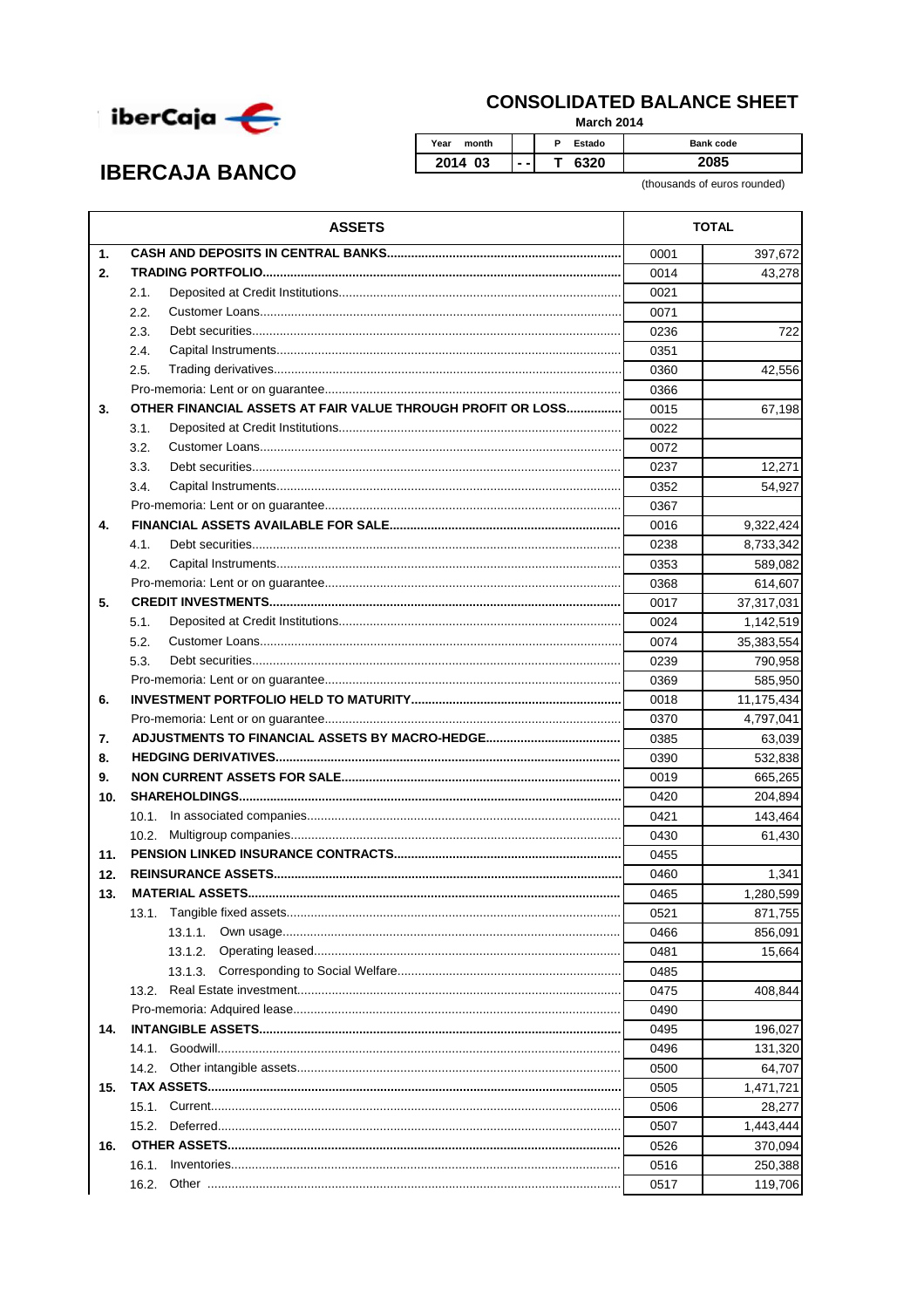

**IBERCAJA BANCO** 

## **CONSOLIDATED BALANCE SHEET**

**March 2014** 

Year month  $\overline{P}$ Estado Bank code 2014 03  $\overline{\mathsf{T}}$ 6320 2085  $\ddotsc$ 

(thousands of euros rounded)

|     |                                                                      | 0550 | 63,108,855   |  |
|-----|----------------------------------------------------------------------|------|--------------|--|
|     | <b>LIABILITIES</b>                                                   |      | <b>TOTAL</b> |  |
| 1.  |                                                                      | 0565 | 34,883       |  |
|     | 1.1.                                                                 | 0553 |              |  |
|     | 1.2.                                                                 | 0571 |              |  |
|     | 1.3.                                                                 | 0616 |              |  |
|     | 1.4.                                                                 | 0766 |              |  |
|     | 1.5.                                                                 | 0795 | 34,883       |  |
|     | 1.6.                                                                 | 0800 |              |  |
|     | 1.7.                                                                 | 0861 |              |  |
| 2.  | OTHER FINANCIAL LIABILITIES AT FAIR VALUE THROUGH PROFIT OR LOSS     | 0566 | 47,625       |  |
|     | 2.1.                                                                 | 0552 |              |  |
|     | 2.2.                                                                 | 0572 |              |  |
|     | 2.3.                                                                 | 0617 | 47,625       |  |
|     | 2.4.                                                                 | 0767 |              |  |
|     | 2.5.                                                                 | 0842 |              |  |
|     | 2.6.                                                                 | 0862 |              |  |
| 3.  |                                                                      | 0568 | 52,693,639   |  |
|     | 3.1.                                                                 | 0554 | 4,858,469    |  |
|     | 3.2.                                                                 | 0574 | 3,956,859    |  |
|     | 3.3.                                                                 | 0619 | 39,959,343   |  |
|     | 3.4.                                                                 | 0769 | 2,917,743    |  |
|     | 3.5.                                                                 | 0844 | 566,245      |  |
|     | 3.6.                                                                 | 0865 | 434,980      |  |
| 4.  |                                                                      | 0890 | 6,863        |  |
| 5.  |                                                                      | 0895 | 309,855      |  |
|     |                                                                      |      |              |  |
| 6.  |                                                                      | 0569 |              |  |
| 7.  |                                                                      | 0910 | 6,563,422    |  |
| 8.  |                                                                      | 0915 | 257,867      |  |
|     | 8.1.                                                                 | 0916 | 148,631      |  |
|     | 8.2.                                                                 | 0922 | 4,846        |  |
|     | 8.3.                                                                 | 0923 | 24,159       |  |
|     | 8.4.                                                                 | 0927 | 80,231       |  |
| 9.  |                                                                      | 0930 | 393,457      |  |
|     | 9.1.                                                                 | 0931 | 6,737        |  |
|     | 9.2.                                                                 | 0932 | 386,720      |  |
| 10. |                                                                      | 0941 |              |  |
| 11. |                                                                      | 0956 | 85,739       |  |
| 12. |                                                                      | 0961 |              |  |
|     |                                                                      | 1000 | 60,393,350   |  |
|     | <b>NET WORTH</b>                                                     |      | <b>TOTAL</b> |  |
| 1.  |                                                                      | 1020 | 2,505,678    |  |
|     | 1.1.                                                                 | 1021 | 2,611,730    |  |
|     | 1.1.1.                                                               | 1022 | 2,611,730    |  |
|     | 1.1.2.                                                               | 1027 |              |  |
|     | 1.2.                                                                 | 1030 |              |  |
|     | 1.3.                                                                 | 1031 | $-137,025$   |  |
|     | 1.3.1.                                                               | 1033 | $-89,505$    |  |
|     | Reserves/ losses from companies accounted by Equity method<br>1.3.2. | 1036 | -47,520      |  |
|     | 1.4.                                                                 | 1040 |              |  |
|     | 1.4.1.                                                               | 1041 |              |  |